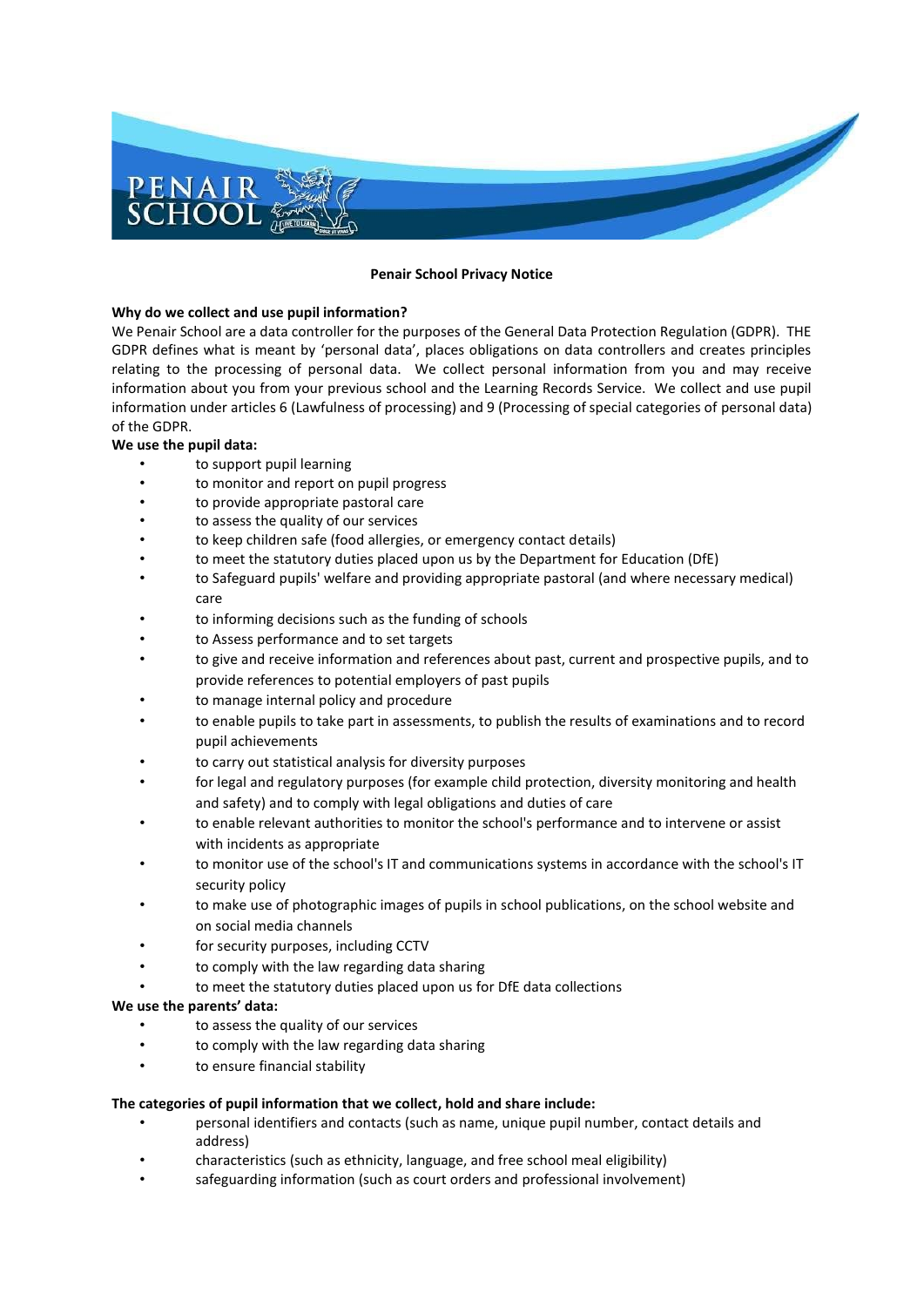- special educational needs (including the needs and ranking)
- medical and administration (such as doctors information, child health, dental health, allergies, medication and dietary requirements)
- attendance (such as sessions attended, number of absences, absence reasons and any previous schools attended)
- assessment and attainment (such as key stage 1 and phonics results, post 16 courses enrolled for and any relevant results)
- behavioural information (such as exclusions and any relevant alternative provision put in place)

# **Collecting pupil information**

Pupil data is essential for the schools' operational use. Whilst the majority of pupil information you provide to us is mandatory, some of it requested on a voluntary basis. We collect pupil information via registration forms at the start of the school year or Common Transfer File (CTF) or secure file transfer from the previous setting. In order to comply with the data protection legislation, we will inform you at the point of collection, whether you are required to provide certain pupil information to us or if you have a choice in this and we will tell you what you need to do if you do not want to share this information with us.

# **Storing pupil data**

We hold pupil data securely for the set amount of time shown in our data retention schedule. For more information on our data retention schedule and how we keep your data safe, please visit [https://penair.cornwall.sch.uk/wp-content/uploads/2020/12/Penair-School-Data-Protection-Policy-June-2019-](https://penair.cornwall.sch.uk/wp-content/uploads/2020/12/Penair-School-Data-Protection-Policy-June-2019-1.pdf) [1.pdf](https://penair.cornwall.sch.uk/wp-content/uploads/2020/12/Penair-School-Data-Protection-Policy-June-2019-1.pdf)

All confidential information is kept secure either on encrypted, password protected devices or paper copies kept on the school site. Once the deadline for retaining information has passed, data kept electronically is deleted and paper copies are destroyed in conjunction with the retention schedule.

# **Who do we share pupil information with?**

We routinely share pupil information with:

- Schools that the pupil attends after leaving us
- Our local authority
- The Department for Education (DfE)
- Children's Social Care (when safeguarding pupils' welfare)
- External professionals who visit school (such as Educational Psychologists)
- Law enforcement officials such as the Police
- The NHS
- Suppliers and service providers with whom we have a contract
- Voluntary organisations linked to the school
- Youth support services (pupils aged 13+)

Information will be provided to those agencies securely or anonymised where possible. The recipient of the information will be bound by confidentiality obligations - we require them to respect the security of your data and to treat it in accordance with relevant legislation.

# **Youth support services - Pupils aged 13+**

Once our pupils reach the age of 13, we also pass pupil information to our local authority and / or provider of youth support services as they have responsibilities in relation to the education or training of 13-19 year olds under section 507B of the Education Act 1996. This enables them to provide services as follows:

- youth support services
- careers advisers

A parent / guardian can request that **only** their child's name, address and date of birth is passed to their local authority or provider of youth support services by informing us. This right is transferred to the child / pupil once he/she reaches the age 16.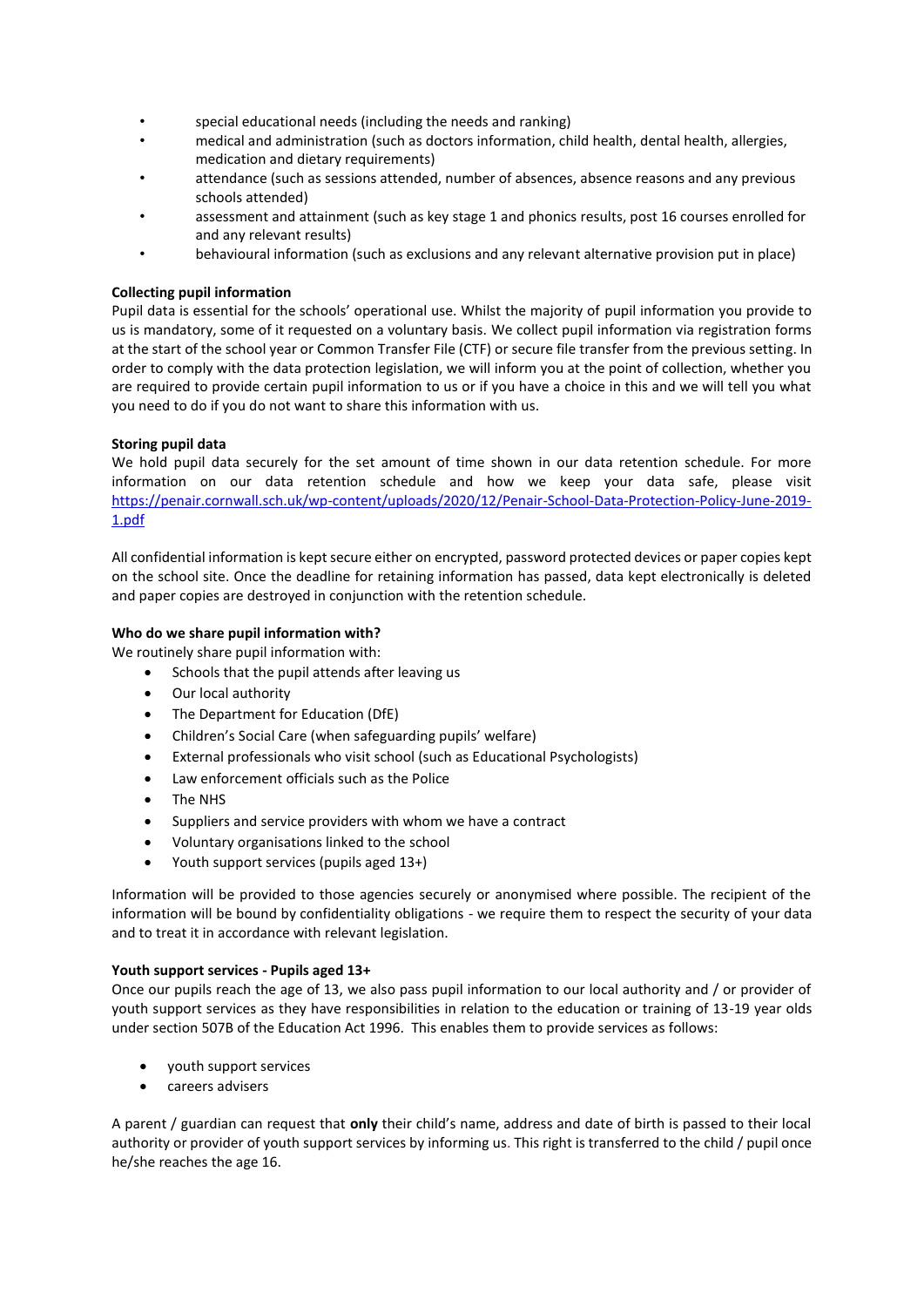For more information about services for young people, please visit their website: <https://nationalcareersservice.direct.gov.uk/aboutus/Pages/default.aspx>

# **Department for Education (DfE) & Local Authorities**

We do not share information about our pupils with anyone without consent unless the law and our policies allow us to do so. We share pupils' data with the Department for Education (DfE) on a statutory basis. We are required to share information about our pupils with the Department for Education (DfE) either directly or via our local authority for the purpose of those data collections, under: regulation 5 of The Education (Information About Individual Pupils) (England) Regulations 2013.

We may be required to share information about our pupils with the local authority to ensure that they can conduct their statutory duties under:

• the Schools Admission Code, including conducting Fair Access Panels.

We may also be required to share information about our pupils to fulfil our function as a school under public task.

# **How Government uses your data**

The pupil data that we lawfully share with the DfE through data collections:

- underpins school funding, which is calculated based upon the numbers of children and their characteristics in each school.
- informs 'short term' education policy monitoring and school accountability and intervention (for example, school GCSE results or Pupil Progress measures).
- supports 'longer term' research and monitoring of educational policy (for example how certain subject choices go on to affect education or earnings beyond school)

# **Data collection requirements**

To find out more about the data collection requirements placed on us by the Department for Education (for example; via the school census) go to [https://www.gov.uk/education/data-collection-and](https://www.gov.uk/education/data-collection-and-censuses-for-schools)[censuses-for-schools](https://www.gov.uk/education/data-collection-and-censuses-for-schools).

# **The National Pupil Database (NPD)**

Much of the data about pupils in England goes on to be held in the National Pupil Database (NPD). The NPD is owned and managed by the Department for Education and contains information about pupils in schools in England. It provides invaluable evidence on educational performance to inform independent research, as well as studies commissioned by the department.

It is held in electronic format for statistical purposes. This information is securely collected from a range of sources including schools, local authorities and awarding bodies.

To find out more about the NPD, go to [https://www.gov.uk/government/publications/national-pupil](https://www.gov.uk/government/publications/national-pupil-database-user-guide-and-supporting-information)[database-user-guide-and-supporting-information](https://www.gov.uk/government/publications/national-pupil-database-user-guide-and-supporting-information)

# **Sharing by the Department (DfE)**

The law allows the Department to share pupils' personal data with certain third parties, including:

- schools
- local authorities
- researchers
- organisations connected with promoting the education or wellbeing of children in England
- other government departments and agencies
- organisations fighting or identifying crime

For more information about the Department's NPD data sharing process, please visit: <https://www.gov.uk/data-protection-how-we-collect-and-share-research-data>

Organisations fighting or identifying crime may use their legal powers to contact DfE to request access to